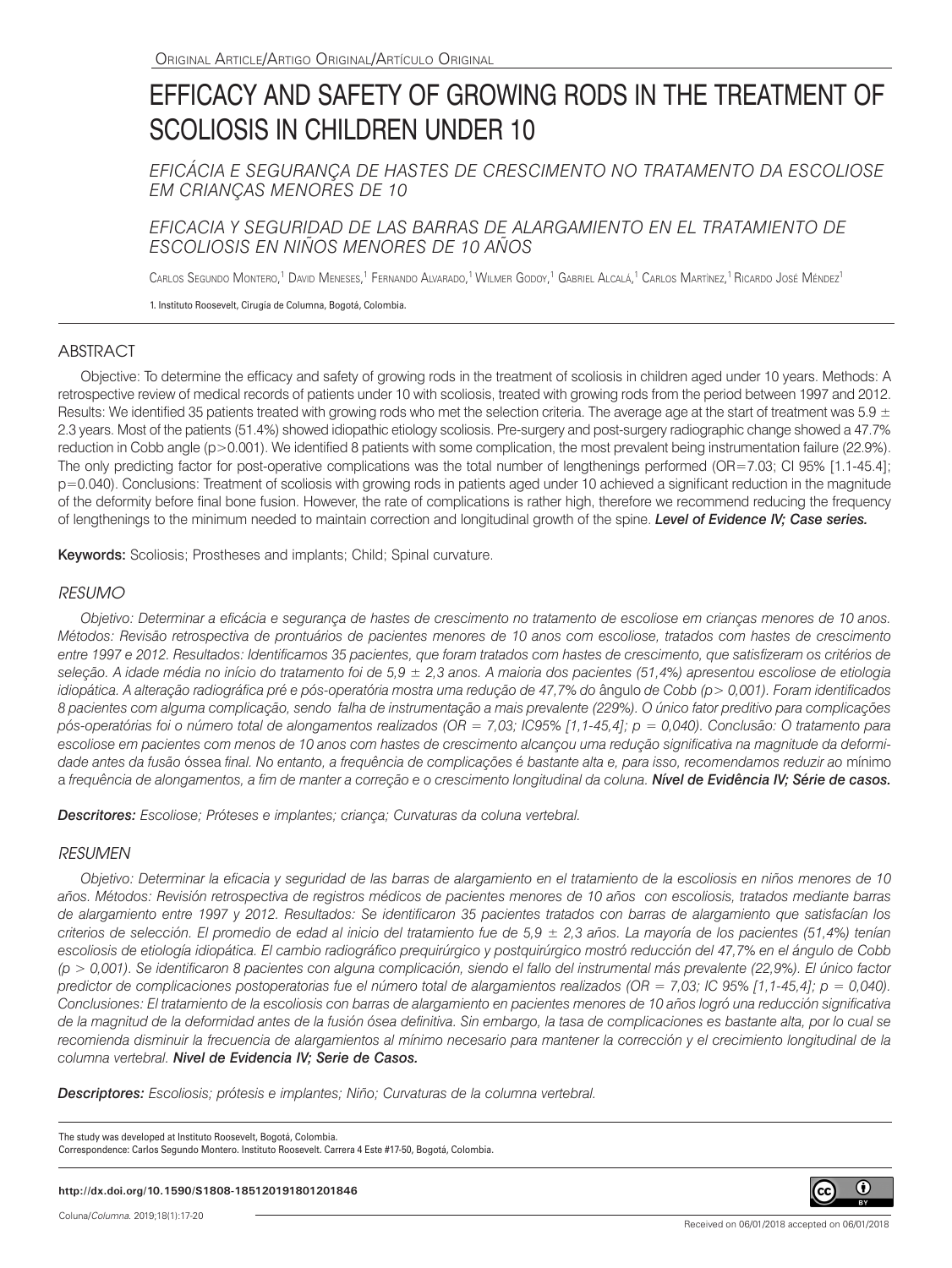## **INTRODUCTION**

The treatment of scoliosis in patients under 10 aims to reduce the magnitude and maintain the correction of the deformity while the longitudinal growth of the spine takes place, allowing expansion of the thorax and development of lung parenchyma.<sup>1</sup>

Four systems are currently used for surgical treatment of patients under 10 with scoliosis: single growing rods, dual growing rods, vertical expandable prosthetic titanium ribs (VEPTR), and magnet-controlled growing rods;1-5 currently, growing rods are the standard treatment, and are therefore the most widely used therapy worldwide.<sup>1,6</sup>

Harrington rods are considered the precursors of the lengthening methods available nowadays.<sup>7</sup> In the late 70s and early 80s, these rods were used without vertebral fusion in patients with EPAT. They were inserted under the subcutaneous cellular tissue to produce stabilizing effects, rather like an "internal brace", which was complemented with an external postoperatory brace.<sup>7</sup> The rods were periodically elongated upon finding an increase of 10 or more degrees in the deformity, which explains the unsatisfactory results of this treatment.<sup>7</sup> In addition, the instrumented segments only achieved 84% of the expected longitudinal growth, which contravened the purpose of the treatment.<sup>8</sup>

The lengthening systems available nowadays not only preserve the longitudinal growth of the spine;<sup>9</sup> Swine models and EPAT patient follow-ups have shown that the distraction forces they exert accelerate apophysis growth in the axial skeleton, $9-11$  thereby achieving an increase in T1-S1 length that varies from 1 to 1.8 centimeters per year.<sup>12-14</sup>

Despite their efficacy in preserving the growth of the spine, one of the main disadvantages of growing rods are the complications related to instrumentation, or those associated with multiple extension procedures.<sup>14-18</sup>

The purpose of this study is to describe the efficacy and safety results of surgical treatment of scoliosis in children under 10 using growing rods, at a Colombian reference center.

#### METHODS

Our ethics committee and the institutional review board approved the research protocol for this study. The authors declare no conflicts of interest in the performance of this work. We carried out a retrospective study of a series of cases in which we reviewed the clinical history records of patients under 10 diagnosed with scoliosis, treated in the Roosevelt Children Orthopedics Institute (IOIR, its acronym in Spanish) from the period between 1997 and 2012.

We carried out a convenience sampling, including all scoliosis patients who received surgical treatment with elongating rods in the period studied, and excluded all patients diagnosed with syndromic scoliosis, and with incomplete records in their clinical history.

Patients who, after surgical treatment, presented a Cobb angle of over 40 degrees, those with curves of between 20 and 40 degrees, and those who showed a progression in the deformity of more than 5 degrees despite the use of a brace, were also excluded. Treatment was only applied in patients with skeletal immaturity, under a clinical and radiological evaluation (Risser sign  $\leq$ 2).

The following variables were recorded during the data collection: sex, age at the time of surgery, etiology of the scoliosis, number of rods inserted, preoperative and postoperative Cobb angle<sup>19</sup>, time between lengthenings, total number of lengthenings performed, surgery time, estimated bleeding, and rate of complications.

#### Statistical Analysis

For quantitative variables, the central tendency and dispersion measures were calculated; for categorical variables, proportions were calculated. Statistical differences between preoperative and postoperative Cobb angle were obtained through t-student test for related samples. The relation between the presence of complications and the possible predictor variables was assessed in univariate analysis using the t-student test for independent samples

in continuous variables, and ji2 for dichotomous variables. The regression model<sup>20</sup> was built including those variables  $p < 0.250$  in the univariate analysis and in those significant variables within the model, the Odds Ratio (OR) is reported, with the corresponding 95% confidence interval (CI 95%).

All statistical analyses were performed with IBM SPSS (Statistical Package for the Social Sciences) statistical software, version 2.0 (SPSS, Inc., Chicago, IL, USA).

#### Ethical Considerations

Given its observational design, this study has no ethical limitations regarding treatment indications; however, for the data gathering, we received the informed consent from patient's relatives. We also received approval from the Institutional ethics committee.

#### RESULTS

A total 721 cases of scoliosis in patients under 10 were reviewed. Of these, 35 (5%) required surgical treatment with growing rods and met the selection criteria. Table 1 shows the characteristics of the sample. Table 2 summarizes the information on the surgical procedures performed.

The presurgical and postsurgical radiographic change showed a 47.7% reduction in the Cobb angle (31.8°  $\pm$  14.6° difference), which was statistically significant (p<0.001; t-student).

During the study period, 8 patients (22.9%) showed some procedure-related complication; another 8 patients (22.9%) showed instrumentation failures, and 2 cases (5.7%) showed infection in the operated area which, it should be noted, was associated with instrumentation failure. Univariate analysis was performed to define which variables could be potential predictor factors of complications in our patient sample (Table 3).

Univariate analysis demonstrated that male gender, idiopathic and neuromuscular scoliosis diagnoses, preoperatory Cobb angle and the number of lengthenings performed were potential predictor factors of postoperatory complications (p<0.05), and were therefore included in a bivariate logistic regression model. This model showed that for every two lengthenings performed on patients in the sample, the risk of complications increased by a factor of 7 ( $\beta$ =1.951; OR=7.03; CI 95% [1.1-45.4]; p=0.040). For the other preselected variables, no statistical significance was reached.

Table 1. Study sample characteristics.

| Male gender                    | 20 (57)                 |  |  |
|--------------------------------|-------------------------|--|--|
| Age at time of surgery*        | $5.9 \pm 2.3$ years     |  |  |
| Infantile idiopathic scoliosis | 18 (51.4)               |  |  |
| Congenital scoliosis           | 11(31.4)                |  |  |
| Neuromuscular scoliosis        | 6(17.1)                 |  |  |
| Preoperatory Cobb angle *      | 66.7 $\pm$ 14.4 degrees |  |  |
| Follow-up*                     | $27.0 \pm 15.7$ months  |  |  |

Results are shown in frequencies, and proportions for each group appear in parenthesis; \* average ± standard deviation.

#### Table 2. Surgical information.

| Surgeries to place the system         | 35               |
|---------------------------------------|------------------|
| System composition                    |                  |
| One rod                               | 2(6)             |
| Two rods                              | 33 (94)          |
| Surgery time (min)*                   | $233.4 \pm 19.3$ |
| Intrasurgical bleeding (mL)           | $129.9 \pm 13.4$ |
| Surgeries to elongate the system      | 106              |
| Lengthenings per patient <sup>†</sup> | $3 [2-4]$        |
| Months between lengthenings*          | $9.4 \pm 6.1$    |
| Surgery time (min)*                   | $118.2 \pm 10.1$ |
| Intrasurgical bleeding (mL)           | $45.0 \pm 42.4$  |

Results are shown in frequencies and, proportions for each group appear in parenthesis; min: minutes; mL: milliliters: \* average ± standard deviation † median [interquartile range]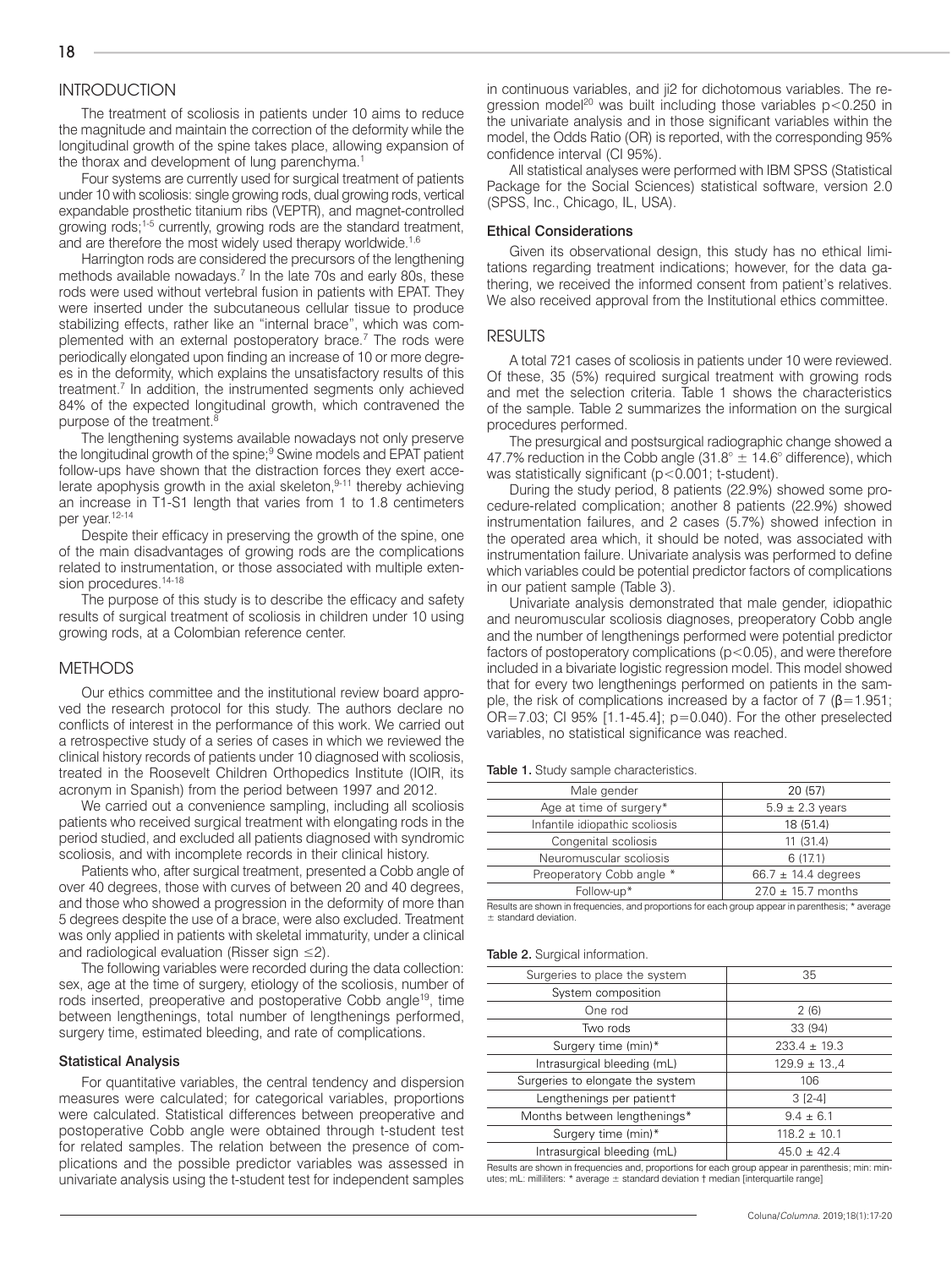|  |  |  |  |  |  | <b>Table 3.</b> Univariate analysis of potential complication predictor factors. |
|--|--|--|--|--|--|----------------------------------------------------------------------------------|
|--|--|--|--|--|--|----------------------------------------------------------------------------------|

| <b>Patients with</b><br>complications<br>$(n = 8)$ |              | <b>Patients</b><br>without<br>complications<br>$(n = 27)$ |         | р                                                                                                                    |
|----------------------------------------------------|--------------|-----------------------------------------------------------|---------|----------------------------------------------------------------------------------------------------------------------|
| 2                                                  | (25.0)       | 18                                                        | (66.7)  | 0.051                                                                                                                |
| 7                                                  | (87.5)       | 26                                                        | (96.3)  | <b>NS</b>                                                                                                            |
| 2                                                  | (25.0)       | 16                                                        | (59.3)  | 0.121                                                                                                                |
| 3                                                  | (37.5)       | 3                                                         | (11.1)  | 0.117                                                                                                                |
| 3                                                  | (37.5)       | 8                                                         | (29.6)  | <b>NS</b>                                                                                                            |
| 73.13                                              | ± 13.26      | 64.85                                                     | ± 14.3  | 0.156                                                                                                                |
| 4                                                  | $[3.25 - 5]$ | 3                                                         | $[2-4]$ | 0.016                                                                                                                |
|                                                    |              |                                                           |         | The collection of the contracted of the second state of the collection of the contracted with several contracted and |

s:  $*$  average  $\pm$  : deviation † median [interquartile range].

#### **DISCUSSION**

This study gathered, retrospectively, the results of the use of growing rods in the treatment of scoliosis patients aged under 10, including idiopathic, congenital, and neuromuscular scoliosis.

In this study, we found a statistically significant reduction in the preoperative Cobb angle of 47.7% vs. the postoperative angle. This degree of correction is slightly lower than that reported in literature,<sup>14,21-23</sup> which may be explained by the fact that the data was gathered from images prior to the final surgery, after which we would expect additional correction in most patients.<sup>24,26,27</sup>

In regards to the frequency of the lengthenings, our usual practice is to indicate them is to indicate them after six months; however, the median of the intervals between surgeries in this series was 8 months, which may possibly be due to logistic problems in the health system. Although the optimum interval between lengthenings is still unknown, and neither is it clear whether this interval should vary depending on the longitudinal growth peaks of the spine, preliminary studies indicate that patients who are subject to lengthenings at intervals of 6 months or less have a higher yearly growth rate  $(1.8 \text{ cm vs. } 1.0 \text{ cm}; P=0.018)$ , and a higher rate of definitive deformity correction (79% versus 48%;  $P = 0.007$ ) than patients in whom they were performed more frequently.<sup>12</sup>

The frequency of complications observed in the present study was within expectations, corroborating with literature (23.3% to 58%15).14-18 The most frequent complications were related to instrumentation failure, particularly disconnections, loosening of the fixation points, and rod ruptures. These findings match the findings of a retrospective study carried out in 12 spine surgery units in Japan, which reported that implant failure accounted for 72% of the total complications recorded in patients with extension systems.28 This is similar to the frequency described by other groups.<sup>14-18</sup>

In this study, the only factor related to postoperative complications was the number of lengthenings performed. Similarly, a multicenter study carried out by the Growing Spine Study Group also recently described this relation; estimating a 24% increase in the risk of complications for every additional procedure performed.<sup>15,28</sup> Based on these findings, it is advisable to delay the start of treatment, and minimize the frequency of the lengthenings as much as possible, in order to preserve the correction and the longitudinal growth of the spine.

Although the results of this study are quite similar to those reported in the literature, it is important to recognize several shortcomings of the study due to its retrospective design. For example, study sample does not strictly represent the total population attended during the described period, due to possible losses during some patient follow-ups (memory bias).

In addition, this study did not collect data on T1-S1 distances before and after each procedure, a difference that has been used in other studies as a secondary indicator of treatment effectiveness.22,25,29,30 Neither did it record the behavior of sagittal curves, although prior studies have shown that growing rods maintain, and may even improve these parameters.<sup>25,28</sup>

#### **CONCLUSION**

Treatment of scoliosis in patients under age 10 with growing rods has achieved a significant reduction in the magnitude of the deformity before final bone fusion. However, the rate of complications is rather high, and for this reason, we recommend reducing the frequency of lengthenings to a minimum, in order to maintain the correction and longitudinal growth of the spine.

All authors declare no potential conflict of interest related to this article.

**CONTRIBUTION OF THE AUTHORS:** Each author made significant individual contributions to this manuscript. CSM (0000-0001-9403-8947)\* and FA (0000-0002-8854-0356)\* were the main contributors in the drafting of the manuscript. CSM, DM (0000-0001-7814-6390)\*, FA and WG (0000- 0003-3802-5038)\* reviewed the clinical charts to obtain data for the study. FA, GA (0000-0002-9705-3453)\*, Carlos Martínez (falta Orcid) and RJM (0000-0001-9645-9446)\* evaluated the data from the statistical analysis. GA, Carlos Martínez and RJM performed the literature search and review of the manuscript, and contributed to the intellectual concept of the study. \*ORCID (Open Researcher and Contributor ID).

#### REFERENCES

- 1. Thompson GH, Akbarnia BA, Campbell RM Jr. Growing rod techniques in early-onset scoliosis. J Pediatr Orthop. 2007;27(3):354-61.
- 2. Akbarnia BA, Cheung K, Noordeen H, Elsebaie H, Yazici M, Dannawi Z, et al. Next generation of growth-sparing techniques: preliminary clinical results of a magnetically controlled growing rod in 14 patients with early-onset scoliosis. Spine (Phila Pa 1976). 2013;38(8):665-70.
- 3. Smith JR, Samdani AF, Pahys J, Ranade A, Asghar J, Cahill P, et al. The role of bracing, casting, and vertical expandable prosthetic titanium rib for the treatment of infantile idiopathic scoliosis: a single-institution experience with 31 consecutive patients. Clinical article. J Neurosurg Spine. 2009;11(1):3-8.
- 4. Samdani AF, Ranade A, Dolch HJ, Williams R, St Hilaire T, Cahill P, et al. Bilateral use of the vertical expandable prosthetic titanium rib attached to the pelvis: a novel treatment for scoliosis in the growing spine. J Neurosurg Spine. 2009;10(4):287-92.
- 5. Cheung KM, Cheung JP, Samartzis D, Mak KC, Wong YW, Cheung WY, et al. Magnetically controlled growing rods for severe spinal curvature in young children: a prospective case series. Lancet. 2012;379(9830):1967-74.
- Yang JS, McElroy MJ, Akbarnia BA, Salari P, Oliveira D, Thompson GH, et al. Growing rods for spinal deformity: characterizing consensus and variation in current use. J Pediatr Orthop. 2010;30(3):264-70.
- Yazici M, Olgun ZD. Growing rod concepts: state of the art. Eur Spine J. 2013;22 Suppl 2:S118-30.
- 8. Moe JH, Kharrat K, Winter RB, Cummine JL. Harrington instrumentation without fusion plus external orthotic support for the treatment of difficult curvature problems in young children. Clin Orthop Relat Res. 1984;(185):35-45.
- Yilmaz G, Huri G, Demirkran G, Dagloglu K, Ozkan C, Alanay A, et al. The effect of posterior distraction on vertebral growth in immature pigs: an experimental simulation of growing rod technique. Spine (Phila Pa 1976). 2010;35(7):730-3.
- 10. Olgun ZD, Ahmadiadli H, Alanay A, Yazici M. Vertebral body growth during growing rod instrumentation: growth preservation or stimulation? J Pediatr Orthop. 2012;32(2):184-9.
- 11. Akbarnia BA, Mundis GM Jr, Salari P, Yaszay B, Pawelek JB. Innovation in growing rod technique: a study of safety and efficacy of a magnetically controlled growing rod in a porcine model. Spine (Phila Pa 1976). 2012;37(13):1109-14.
- 12. Akbarnia BA, Breakwell LM, Marks DS, McCarthy RE, Thompson AG, Canale SK, et al. Dual growing rod technique followed for three to eleven years until final fusion: the effect of frequency of lengthening. Spine (Phila Pa 1976). 2008;33(9):984-90.
- 13. Caniklioglu M, Gokce A, Ozturkmen Y, Gokay NS, Atici Y, Uzumcugil O. Clinical and radiological outcome of the growing rod technique in the management of scoliosis in young children. Acta Orthop Traumatol Turc. 2012;46(5):379-84.
- 14. Wang S, Zhang J, Qiu G, Wang Y, Li S, Zhao Y, et al. Dual growing rods technique for congenital scoliosis: more than 2 years outcomes: preliminary results of a single center. Spine (Phila Pa 1976). 2012;37(26):E1639-44.
- 15. Bess S, Akbarnia BA, Thompson GH, Sponseller PD, Shah SA, El Sebaie H, et al. Compli-